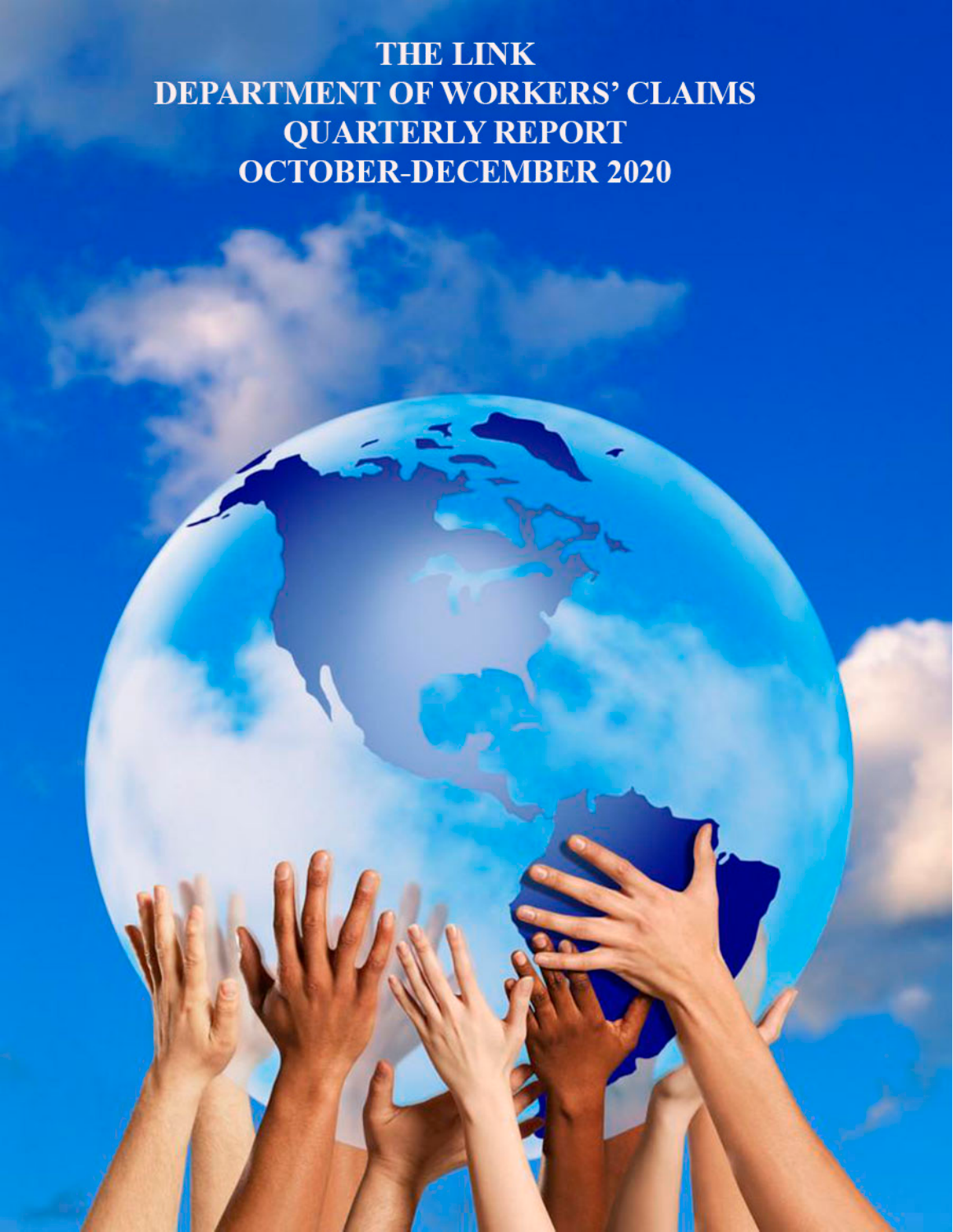# **Table of Contents**

| <b>DWC Quarterly Statistics</b>                              | $2 - 4$   |
|--------------------------------------------------------------|-----------|
| <b>Information Technology</b><br><b>And Support Services</b> | $5-9$     |
| <b>General Counsel</b>                                       | 10        |
| Administrative Law Judges                                    | $11 - 12$ |
| <b>Claims Processing</b>                                     | 13        |
| Workers' Compensation Board<br>and Appeals                   | 14        |
| Specialists and Medical Services                             | $15-19$   |
| Security & Compliance                                        | $20 - 22$ |
| Workers' Compensation/Special Fund                           | 23        |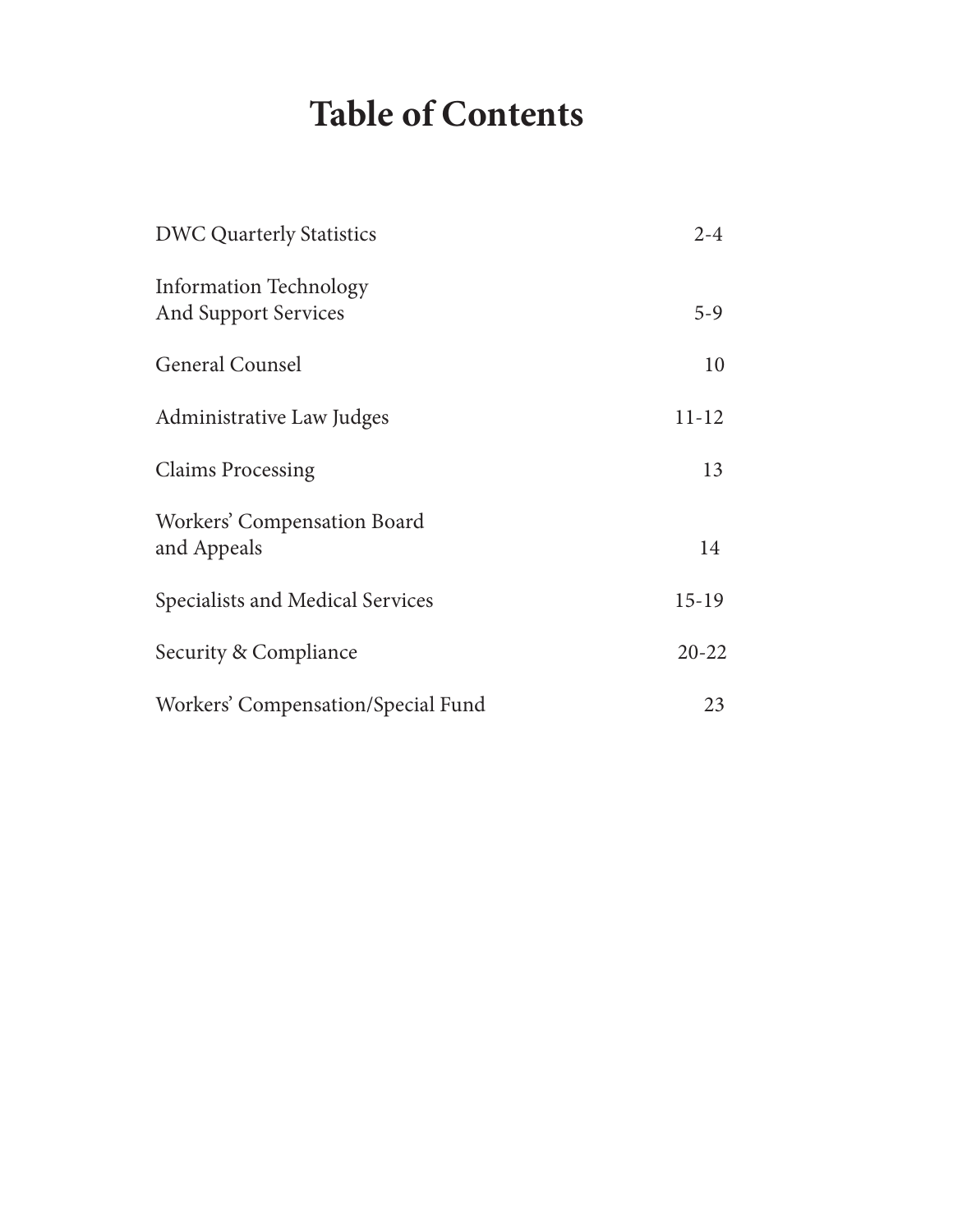# **DWC Quarterly Statistics**

# **Distribution of FROI's by Industry**

|                                                     | First <sup>*</sup> |                |
|-----------------------------------------------------|--------------------|----------------|
|                                                     | <b>Reports</b>     | <b>Claims</b>  |
| <b>Accommodation and Food Services</b>              | 250                | 24             |
| <b>Admin. &amp; Support &amp; Waste Mgmt</b>        |                    |                |
| and Remediation Services                            | 443                | 52             |
| <b>Agriculture, Forestry, Fishing &amp; Hunting</b> | 84                 | 9              |
| <b>Arts, Entertainment &amp; Recreation</b>         | 29                 | $\overline{3}$ |
| <b>Construction</b>                                 | 265                | 49             |
| <b>Educational Services</b>                         | 240                | 31             |
| <b>Finance and Insurance</b>                        | 48                 | $\overline{4}$ |
| <b>Health Care and Social Assistance</b>            | 2,837              | 56             |
| <b>Information</b>                                  | 56                 | 6              |
| <b>Mgmt. of Companies &amp; Enterprises</b>         | 6                  | $\mathbf{0}$   |
| <b>Manufacturing</b>                                | 864                | <b>100</b>     |
| Mining                                              | 95                 | 30             |
| <b>Other Services Except Public Admin.</b>          | 157                | 14             |
| Professional, Scientific & Technical Services       | 82                 | $\overline{4}$ |
| <b>Public Administration</b>                        | 1,900              | 44             |
| <b>Real Estate and Rental &amp; Leasing</b>         | 36 <sup>°</sup>    | $\overline{4}$ |
| <b>Retail Trade</b>                                 | 731                | 38             |
| <b>Services</b>                                     | $\bf{0}$           | $\bf{0}$       |
| <b>Transportation and Warehousing</b>               | 2,713              | 62             |
| <b>Transportation/Public Utilities</b>              | $\mathbf{0}$       | $\bf{0}$       |
| <b>Wholesale Trade</b>                              | 230                | 22             |
| Unclassified                                        | $\overline{3}$     | 405            |
| <b>Utilities</b>                                    | 14                 | 6              |

**\*This only includes First Report of Injury (FROIs) submitted via Electronic Data Interchange (EDI) to the DWC.**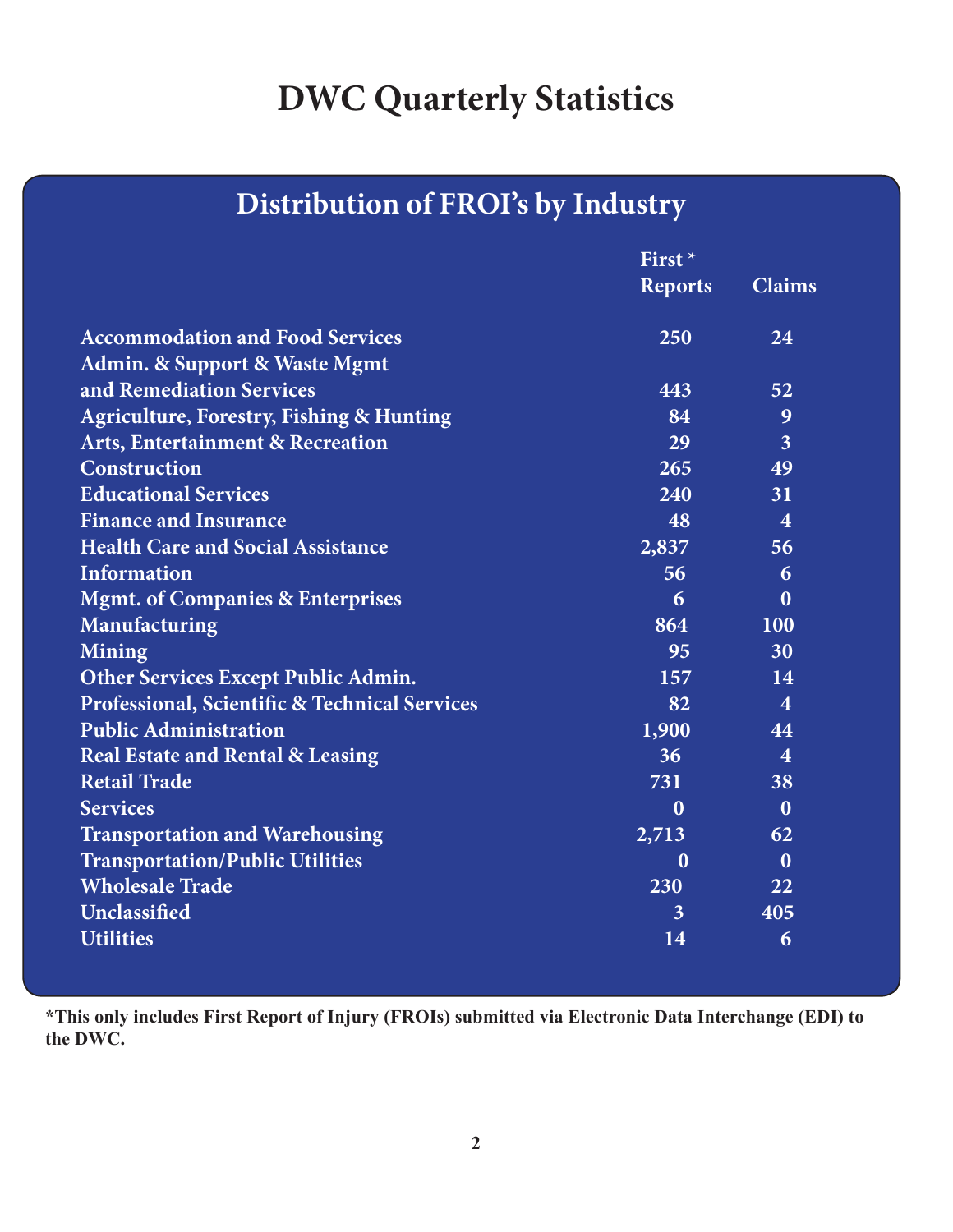

# **Top Ten Causes Of Injury Claims**

| <b>Fall or Slip</b>        | 172 |
|----------------------------|-----|
| <b>Cumulative</b>          | 142 |
| Lifting                    | 81  |
| <b>Motor Vehicle</b>       | 67  |
| <b>Strain or Injury By</b> | 66  |
| <b>Continual Noise</b>     | 49  |
| <b>Pushing or Pulling</b>  | 45  |
| <b>Repetitive Motion</b>   | 45  |
| Absorption                 | 35  |
| <b>Other Injury</b>        | 24  |
|                            |     |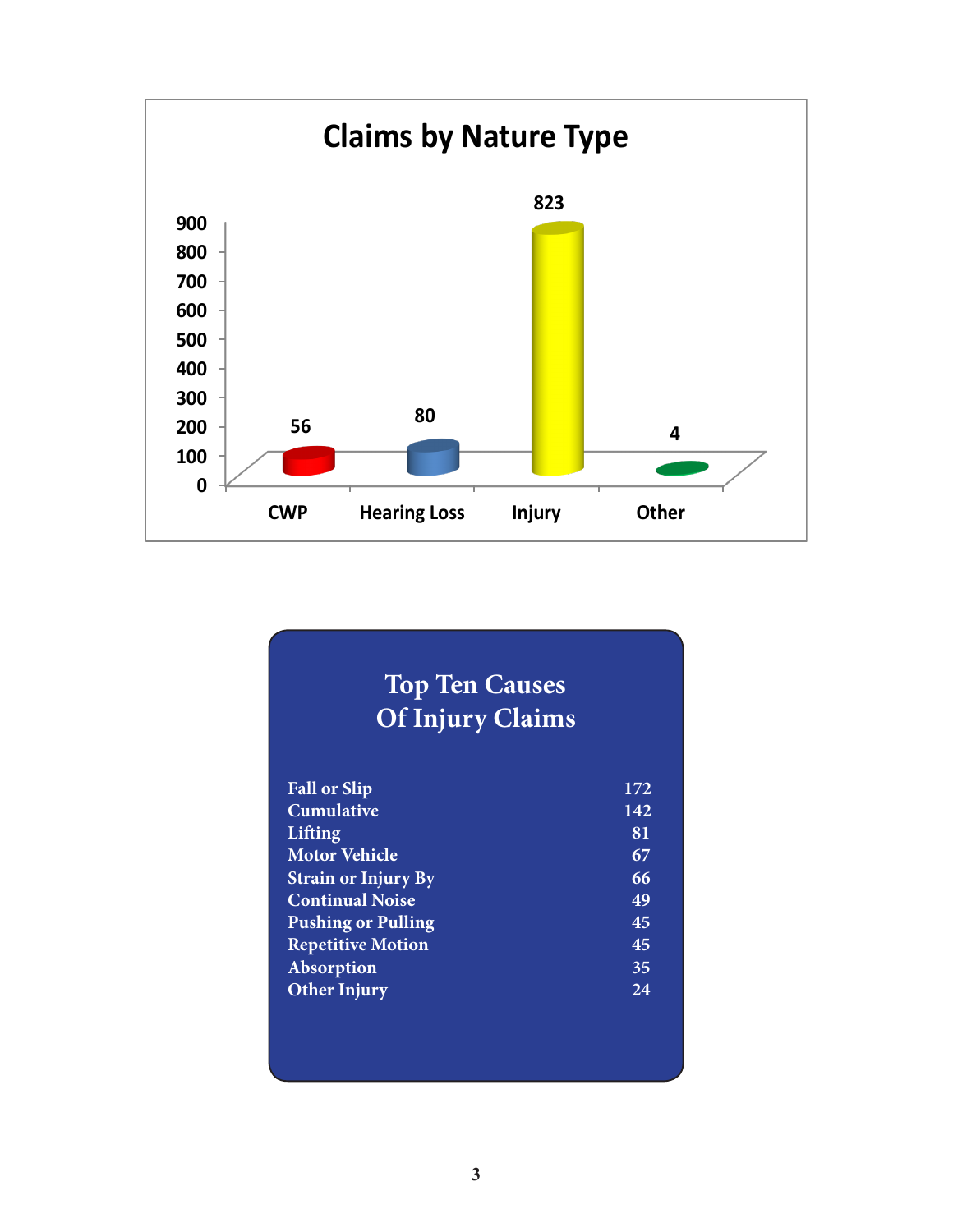# **QUARTERLY ACTIVITY\***

| <b>Lost Time First Reports (FROI)</b> | 11,084     |
|---------------------------------------|------------|
| <b>Claims Assigned</b>                | 963        |
| Re-openings (motion docket)           | <b>160</b> |

**Lost Time First Re-openings (overruled)** 1 **Claims Assigned 963 Re-openings (sustained) 0** 

**\*The above statistics are derived from the agency database by various dates determined by status code. Specific details may be obtained by contacting the Division of Information Technology and Support Services. Individual section breakdown/statistics represent internal section activity that may differ from DWC database.**

# **Distribution by Body Part (Top Ten)**

# **Claims**

| <b>Multiple Body Parts</b> | 238 |
|----------------------------|-----|
| Shoulder(s)                | 97  |
| Low Back                   | 96  |
| Ear(s)                     | 82  |
| Knee                       | 73  |
| Lungs                      | 60  |
| Hand                       | 24  |
| Ankle                      | 20  |
| Foot                       | 19  |
| Multiple Upper             |     |
| Extremities                |     |
|                            |     |



# **FROIs**

| Multiple Body          |       |
|------------------------|-------|
| Systems                | 2,499 |
| Lungs                  | 1,827 |
| Multiple Body Parts    | 928   |
| Low Back               | 592   |
| Finger(s)              | 568   |
| Knee                   | 470   |
| Shoulder(s)            | 400   |
| Hand                   | 397   |
| Ankle                  | 317   |
| <b>Internal Organs</b> | 286   |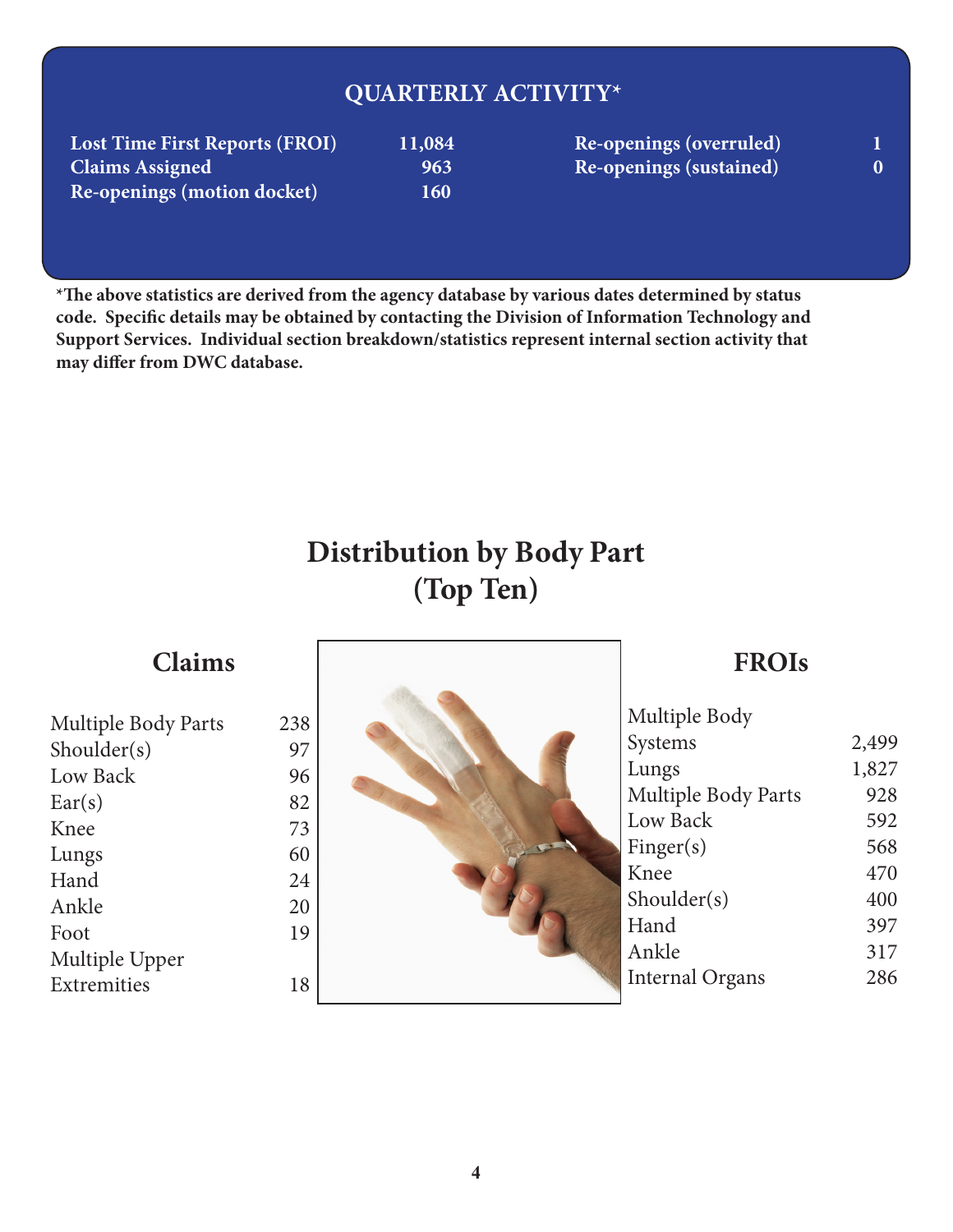# **Information Technology and Support Services**

The Division of Information Technology and Support Services is a part of the Office of Administrative Services in the Office of the Secretary of the Labor Cabinet. The Division supports the DWC and its stakeholders with a wide variety of technology-based services. For example, it provides technical assistance/solutions and guidance to resolve individual user and departmental issues related to technology. It also provides a structured environment that ensures the reliability, accuracy and integrity of data submitted to the DWC through accurate data entry and an Electronic Data Interchange (EDI) system which includes First and Subsequent Reports of Injury as well as Workers' Compensation Proof of Coverage (POC) reporting. The Division scans and maintains required documents or images in an electronic or digital fashion which facilitates an efficient process of storing and retrieving documents for responding to claim requests, first report information and open records requests.

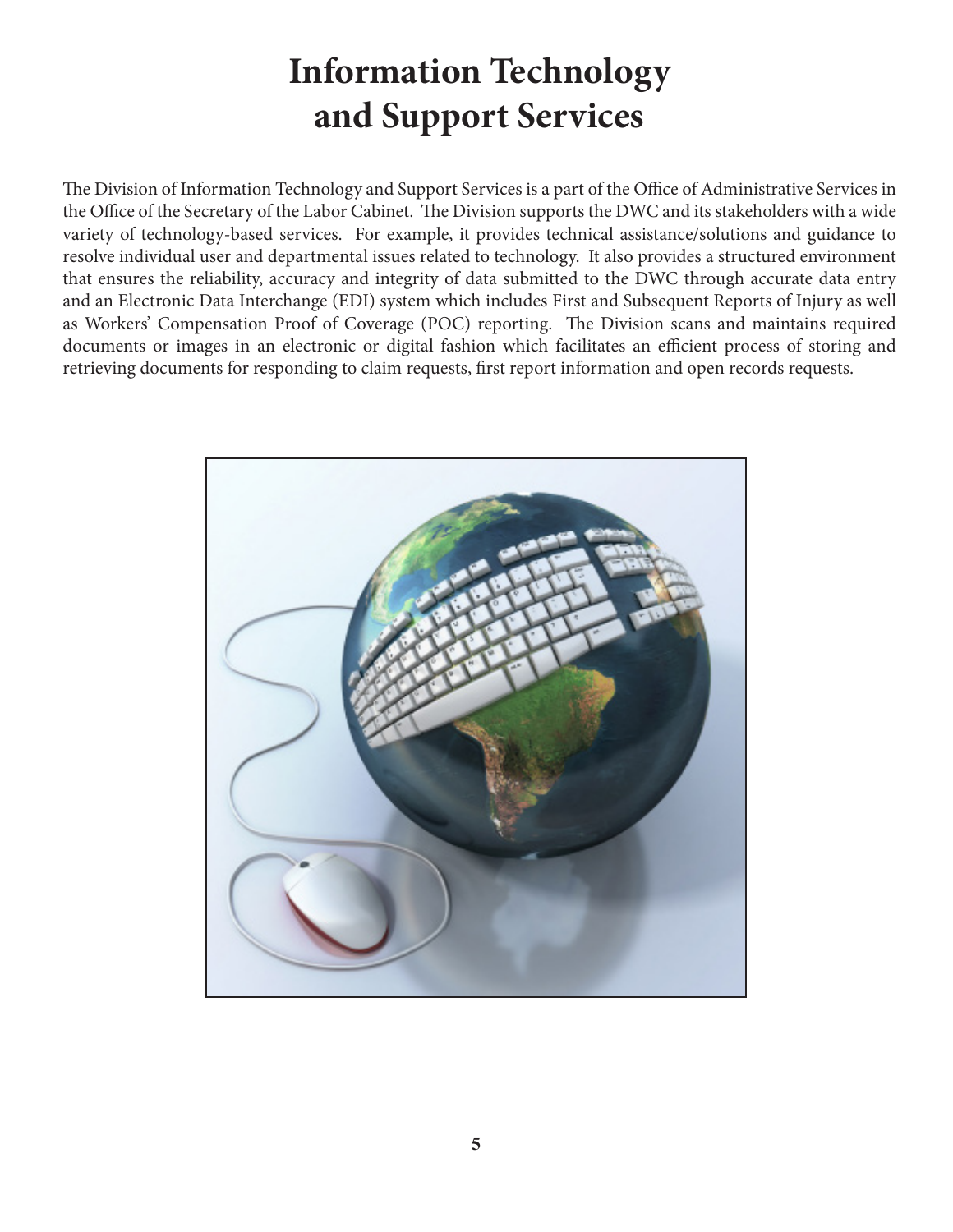## **Imaging**

The Imaging Section is responsible for scanning all hard-copy claims and documentation into the agency's Sharepoint Imaging System, the DWC's storage medium and official claims repository.

During this quarter, the Imaging Section scanned 20,694 sheets.

The Mekel Microfilm conversion project continues to process rolls containing claim and agreement documents. To date, the section has converted 1,402 rolls to Multi-image, single PDF documents, with 1,261 more rolls to convert. This information can be accessed through a shared drive.

## **Open Records**

The Open Records Section responds to requests for claim and first report information pursuant to KRS 61.872(2). Requests are received from a variety of outside parties including attorneys, insurance carriers, employers, the Social Security Administration and the general public. Requests may be submitted by mail, email, fax or hand delivery. Currently, charges for copies are 15 cents per photocopied page and 75 cents per microfilmed page. Upon receipt of the request, Open Records staff compiles a cost estimate. The estimate is returned to the requesting party. The request is filled upon receipt of payment from the requestor, and materials are mailed by U.S. Mail or United Parcel Services. Open Records staff is not permitted to fax workers' compensation documentation.

A service of pre-employment screening is available to prospective employers through the Open Records Section. Work injury history may be obtained by submitting a written request along with pre-payment of \$2.00 per Social Security Number submitted. Pursuant to KRS 150.170, the Open Records Section also verifies workers' compensation awards for the Department of Fish and Wildlife for individuals applying for free hunting and fishing licenses.

During this quarter, the Open Records Section processed 1,012 written requests, 1 Fish and Wildlife request and 64 pre-employment requests.

## **EDI Claims**

The EDI Claims personnel monitor the electronic reports submitted to the DWC by insurance carriers when an injury is reported. First Reports of Injury (FROI) and Subsequent Reports of Injury (SROI) are received daily from third-party administrators and insurance carriers through vendors. Each record goes through program edits prior to acceptance and is scrutinized by EDI staff for accuracy. The EDI staff provide assistance and information to third-party administrators and insurance carriers daily on how to file new FROIs/SROIs or to make changes to existing records. This quarter, the EDI Claims Section received and processed 38,690 FROI records and 31,596 SROI records.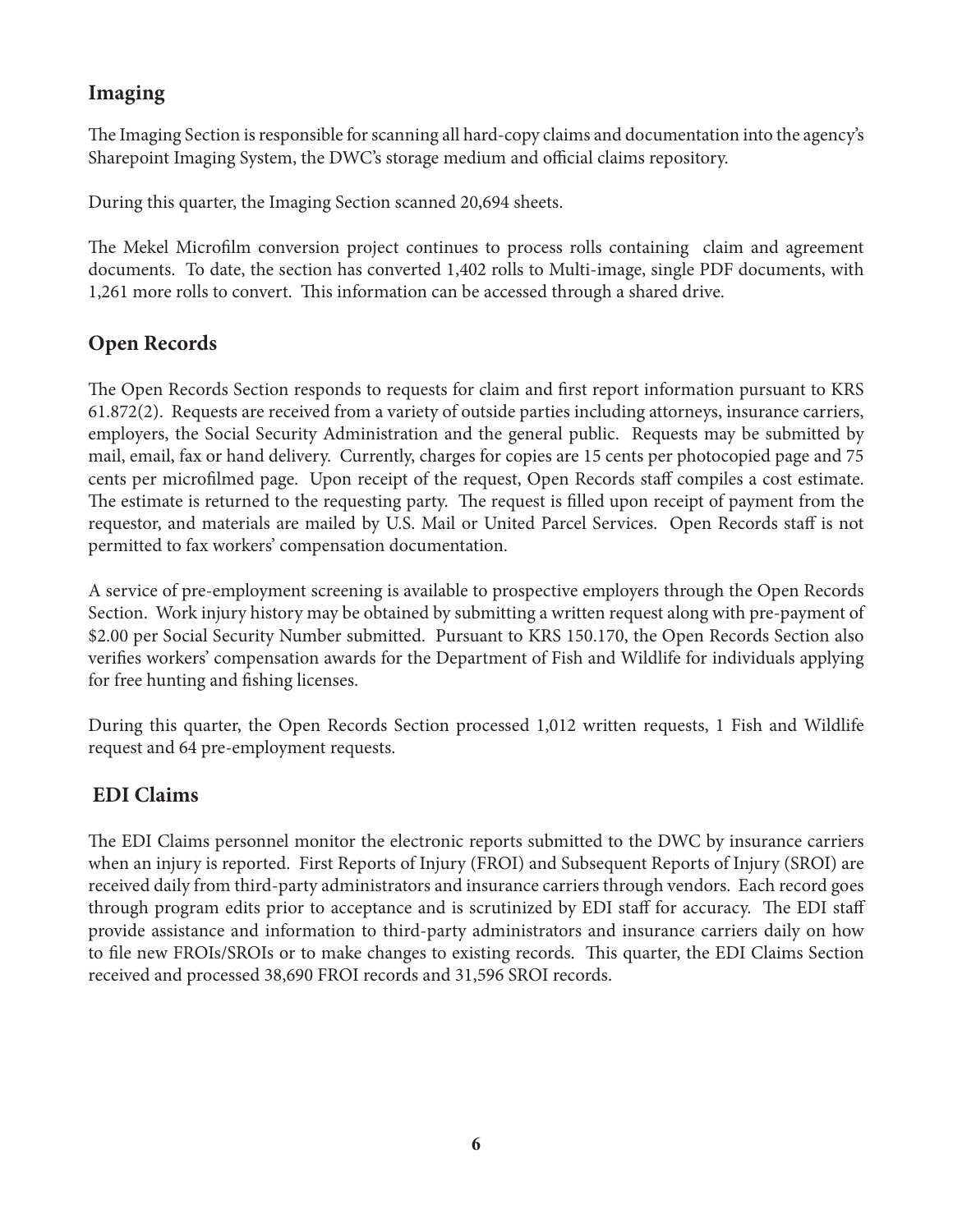## **EDI Proof of Coverage (POC) Personnel**

Every insurance carrier is required by statute to report coverage and cancellation of coverage of workers' compensation insurance issued to the employers in Kentucky. The EDI/POC Section is charged with receiving and maintaining workers' compensation coverage filings for employers doing business in the State of Kentucky. During this quarter, 144,450 proof of coverage transactions were received and processed, 92% of which were accepted.

**NCCI** Transactions Processed: 106,648 Acceptance Rate: 89%

CLAIMPORT Transactions Processed: 37,364 Acceptance Rate: 97%

KACO Transactions Processed: 42 Acceptance Rate: 40%

#### KAGC

Transactions Processed: 396 Acceptance Rate: 99%

The EDI/POC Section is also responsible for registering Professional Employer Organizations (PEOs), manually processing mining and mine-related coverage and processing "split coverage/wrap up" POC for Owner and Contractor Controlled Insurance Programs (OCIP and CCIP). During this quarter, the section manually processed 881 coal transactions, with 771 of those being accepted. The DWC maintains files on 147 currently registered PEOs who provide employee leasing services to Kentucky businesses. This quarter the section received 2,297 PEO transactions, of which 2,060 were accepted. Wrap Ups received 606 transactions with 501 accepted for this quarter. Split Coverage received 10 transactions with 7 accepted for the quarter.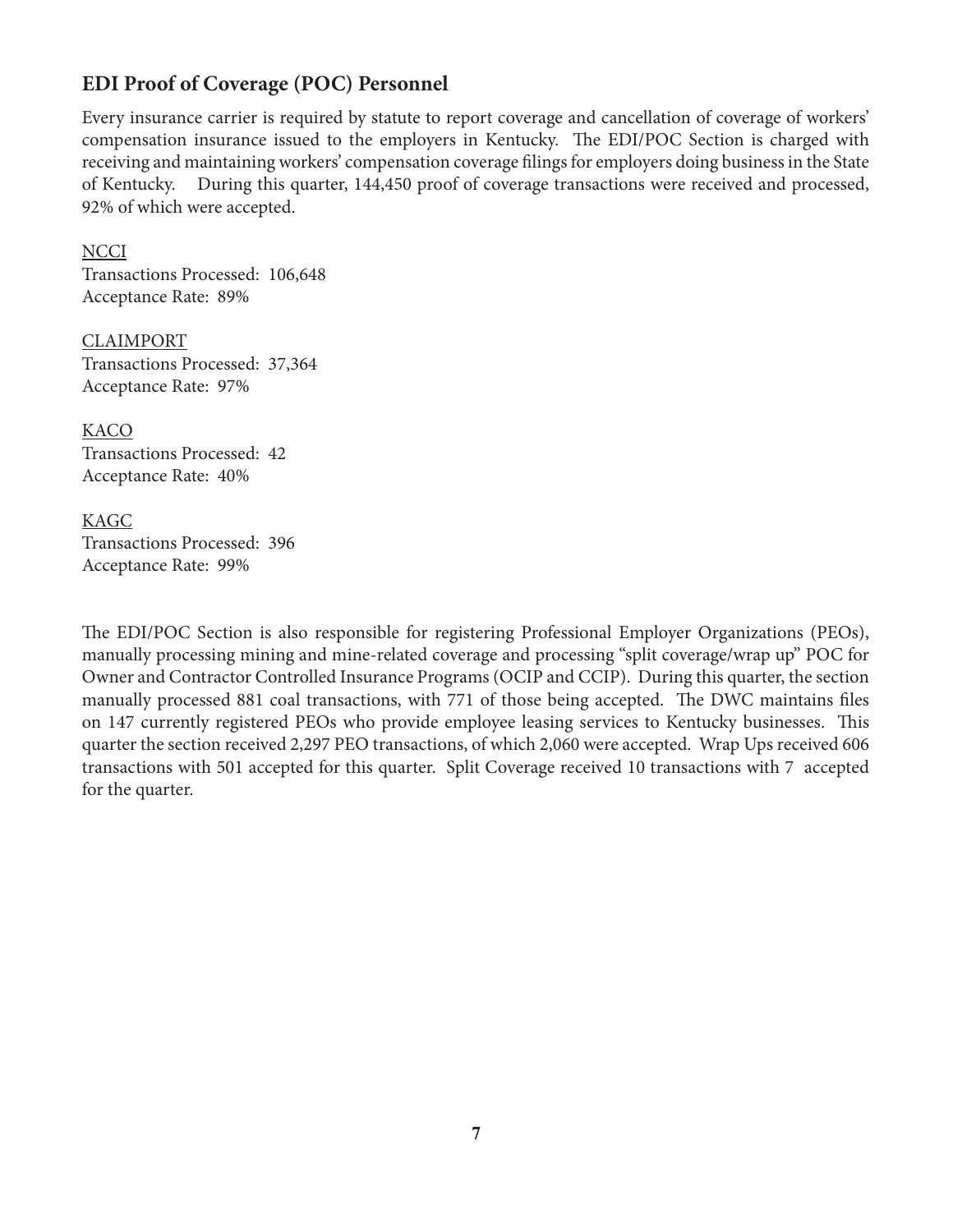### **Design and Development**

- The Design and Development Branch actively develops and maintains in-house programs using C# and .NET.
- The section maintains the SIMBA/LMS, EDI/POC programs and ensures these in-house programs meet the IAIABC standards concerning submitting FROI/SROI and POC data electronically from approved Trading Partners/Vendors.
- Researches, analyzes, and tracks user requests for new programs.
- Meets with management and additional staff for ways of improving current programs.
- Supplies statistical information to management.
- Develops database scripts to enhance productivity for Department of Workers' Claims programs.
- Responsible for SQL database backups, disaster recovery, and optimizing performance of SQL servers.
- Develops in-house user reports, form letters, and on-line forms.
- Enters and/or deletes user SIMBA/LMS security permissions for SQL server security.
- Creates, compiles, and runs queries for the department's monthly, quarterly, annual reports and any additional reports requested.
- Develops scripts for new program designs.
- Assists with the KHRIS timekeeping systems.
- Imports WC Board opinions to the web application monthly to ensure up-to-date reference material is available.
- Staff assists management with deadlines and special projects.

During this quarter, Design and Development staff implemented modifications to EDI/POC, SIMBA programs, SIMBA reports and SQL databases. Section activity also included the following:

- Installed monthly CompLaw Board Opinions into NXT4
- Submitted requests for addition and removal of SIMBA/LMS and SharePoint accounts
- Answered questions from Trading Partners/Vendors and assisted them in answering questions concerning FROI/SROI & POC electronic filings
- Met with users to discuss issues for upcoming builds, patches and new development
- Attended meetings with DWC sections for Litigation Management System
- Monitored log files for LMS/SharePoint submissions
- Ran queries for specific data as requested by in-house management
- Staff continued work on Division of Special Fund Claims Payment Management System Rewrite Project.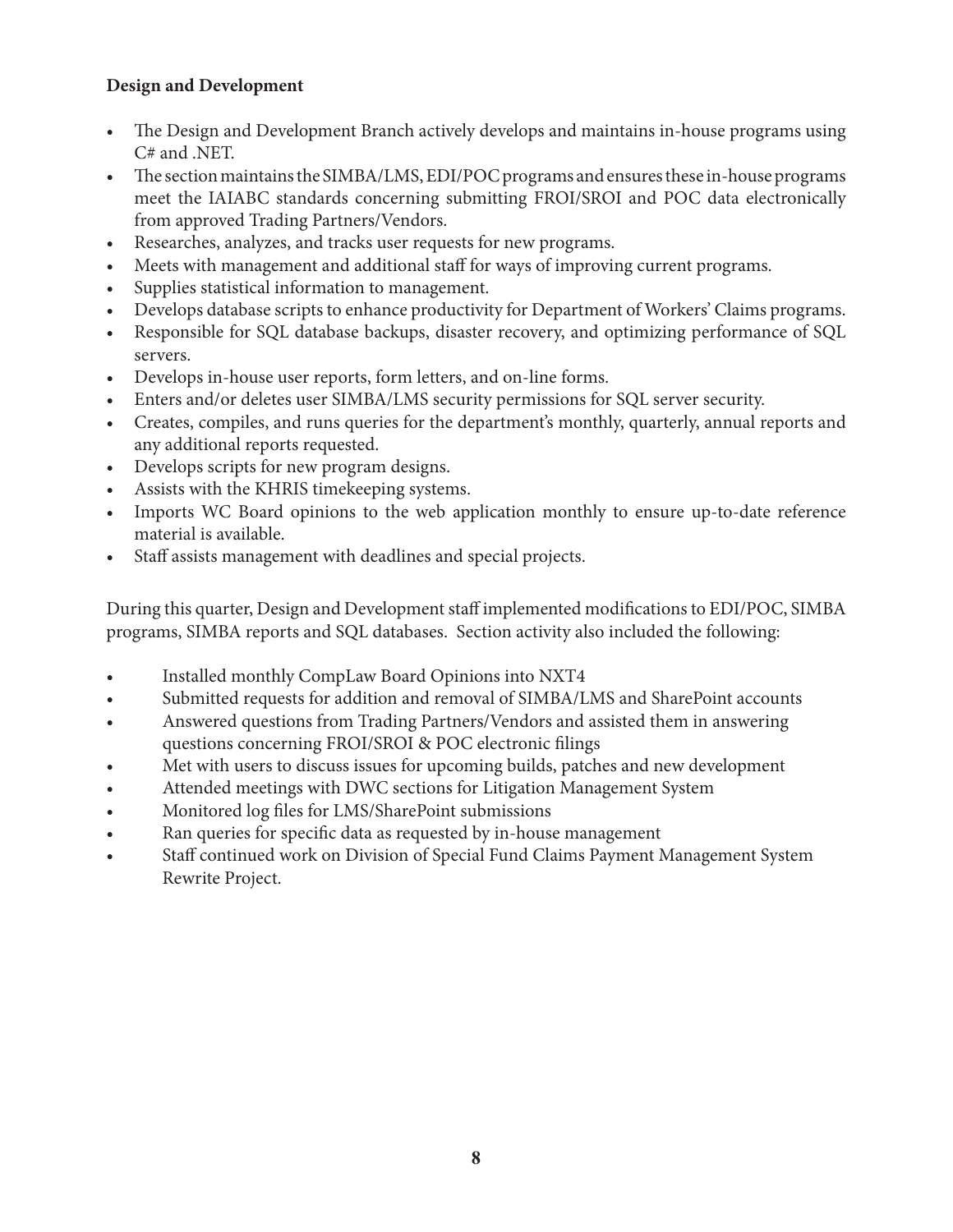### **Research Section**

The Research Section coordinates the DWC web site, produces all the agency's publications and has the responsibility of processing WC letters that are driven by statute. During this quarter, the Research Section received 213 pieces of mail.

Statute of Limitation letters are generated and processed daily by the Department of Workers' Claims. They are generated by Maintenance Type Codes (MTC) that are submitted on EDI transmissions. These letters serve as a notice to the injured worker of the statutory time limit for filing a work-related injury claim.

MTC codes that generate a statute letter are:

MTC S1-9 (excluding S7) and SD, suspension of benefits (WCR3S) MTC 04, claim denial from carrier (WCR3D) MTC with a date of death reported (WCR3F) MTC01 cancellation with open benefits (acts as a suspension of benefits) (WCR3C)

This chart represents the number of letters generated this quarter.



Fatality letters generated are driven by EDI filings submitted to DWC by the insurance carriers. Follow-up filings by the insurance carrier that contain a date of death trigger a fatality letter. This is not indicative that the fatality actually occurred in the time frame specified.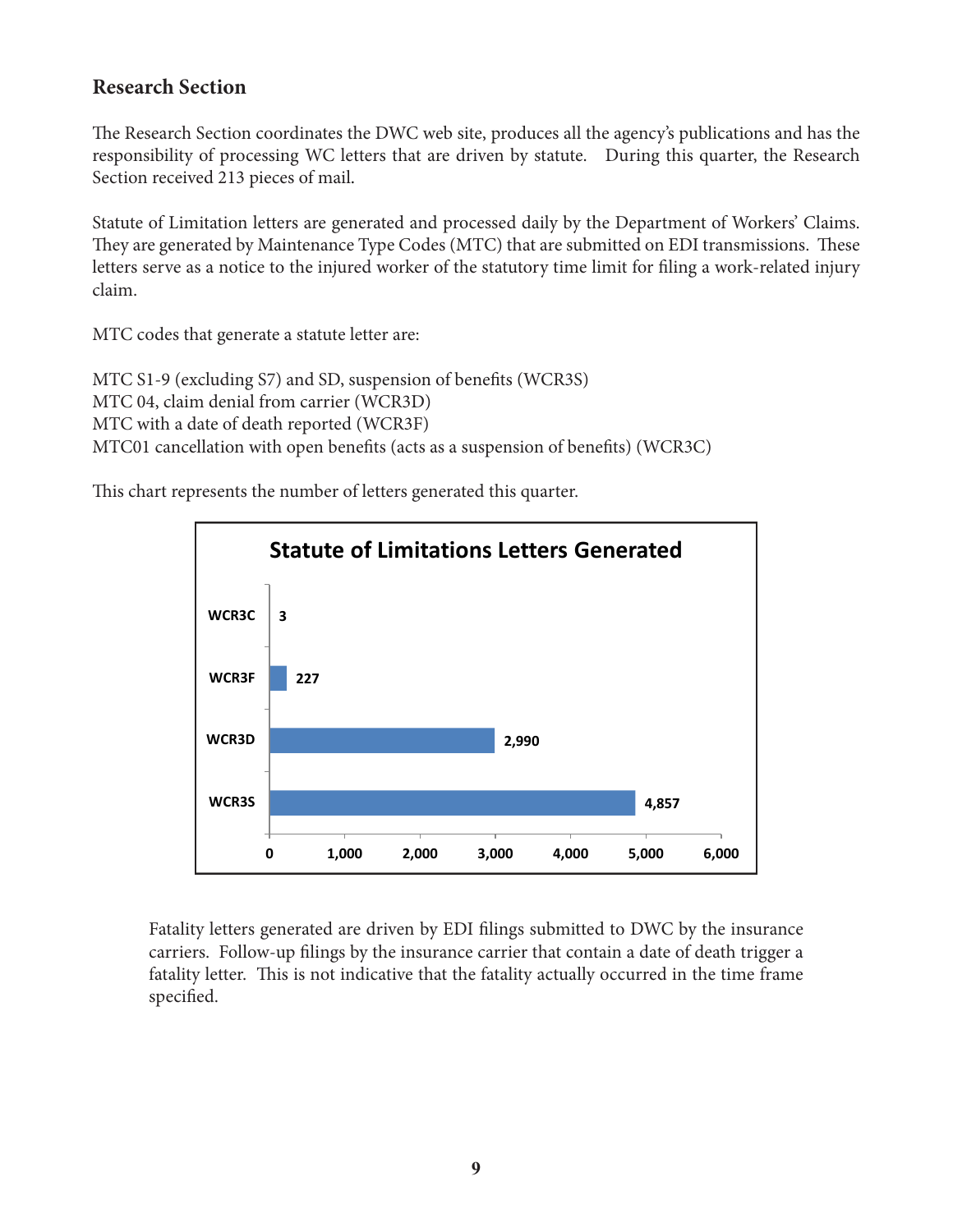# **Office of General Counsel**

The attorneys in the Labor Cabinet, Office of General Counsel, Workers' Claims Legal Division, provide legal representation to the Department.

One of the major functions of the Workers' Claims Legal Division is pursuing enforcement actions. Kentucky law requires all employers, except those engaged solely in agriculture, to have workers' compensation insurance or be authorized by the Commissioner to self-insure. If an employer fails to do so, the employer can be penalized or fined \$100.00 to \$1,000.00 per employee for each day the employer fails to comply with the law.

The Workers' Claims Legal Division serves as the prosecutor in enforcement cases in which an employer has been cited and fined for not having workers' compensation coverage. The foremost goal is to have the employer obtain coverage for its employees.

Once coverage is obtained, the Workers' Claims Legal Division attempts to negotiate a settlement of the fine or penalty with the employer. If a compromise cannot be reached, the employer can have its case heard and decided by an Administrative Law Judge.

During this last quarter, the Workers' Claims Legal Division staff and attorneys handled 1 enforcement citation case. A total of \$135,363.00 in enforcement fines and penalties was collected.

The Workers' Claims Legal Division also investigates, resolves and prosecutes unfair claims settlement practice (UCP) allegations. The Workers' Claims Legal Division received five (5) UCP complaints alleging violations of the standards set forth in 803 KAR 25:240.

Finally, the Workers' Claims Legal Division litigates any claims brought by or against the Department, reviews and drafts potential legislation or regulations and answers questions on workers' compensation issues for claimants, insurance companies, legislators and the general public.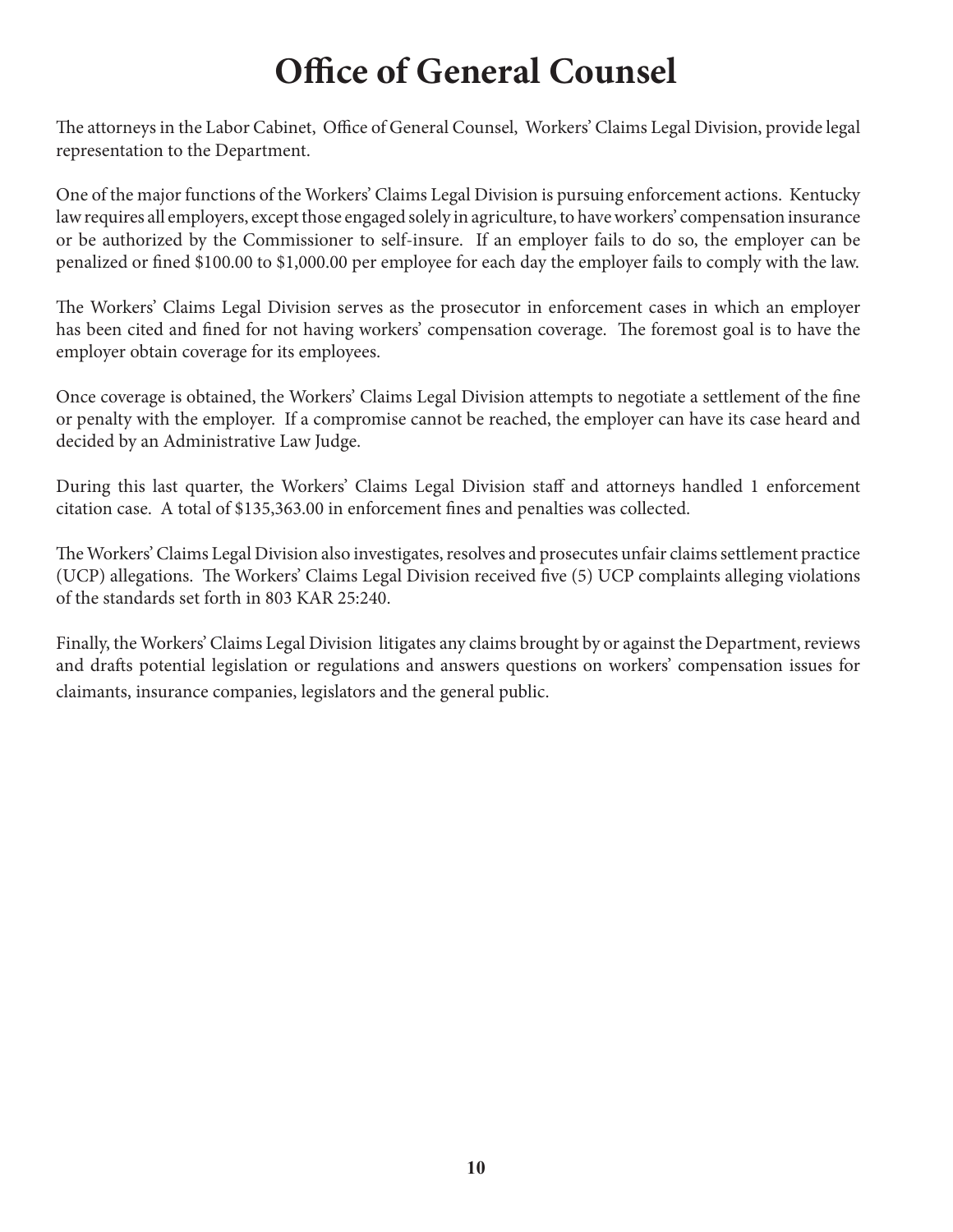# **Administrative Law Judges**

The Department of Worker' Claims has 19 Administrative Law Judge (ALJ) positions allocated, 15 of which are currently filled. Each ALJ is appointed by the Governor for a four-year term and is subject to confirmation by the Kentucky Senate. One of the ALJ's is designated Chief Administrative Law Judge (CALJ) pursuant to KRS 342.230(8). ALJ's adjudicate workers' compensation claims by conducting Benefit Review Conferences, presiding over Formal Hearings and issuing Opinions awarding or denying benefit claims.

The Chief Administrative Law Judge presides over the Frankfort motion docket. In addition, the CALJ rules on settlement agreements in unassigned cases and regularly conducts hearings in various enforcement actions. The CALJ supervises ALJ activities, prepares a rotation schedule for the ALJs, plans two adjudicator training sessions annually, and covers dockets for other ALJs on an emergency basis.

As a result of the COVID-19 pandemic and Governor Beshear's declaration of a state of emergency, all in-person proceedings, including benefit review conferences and formal hearings, have been cancelled indefinitely. In lieu of in-person proceedings, the Department of Workers' Claims has instituted a program to conduct proceedings by videoconference.

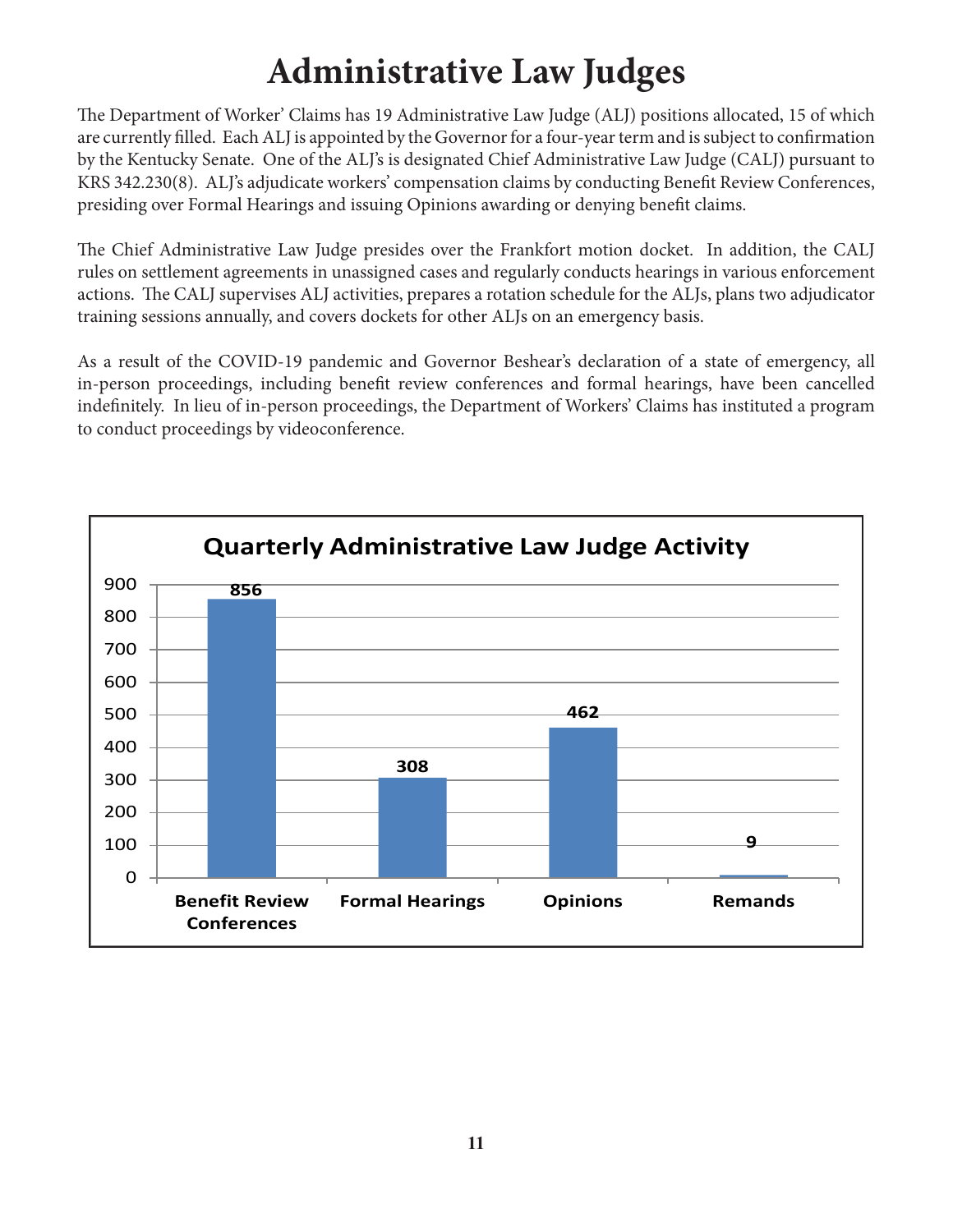#### **Mediation Program**

In November 2020, the DWC launched a formal mediation program as an alternate means of resolving workers' compensation claims. Under the terms of the program, two ALJ's are assigned monthly on a rotating basis to serve as mediators when the parties to a claim request a referral to mediation. The DWC has promulgated a new administrative regulation, 803 KAR 25:300, to implement the mediation program.

#### **Agreements Section**

Agreements (Form 110s) are submitted through the Litigation Management System to be processed and put into record, whether signed by the CALJ or one of the other 15 ALJ's within the Department. Any agreements received prior to assignment to an ALJ (pre-litigation) are reviewed for accuracy and completeness and approved by the CALJ if appropriate. In this quarter, 721 agreements were received by the Agreements Section. Of those, 650 settlement agreements were approved by the CALJ. Section staff also received 16 motions to subsitute party. During this period, 5 motions to substitute were approved.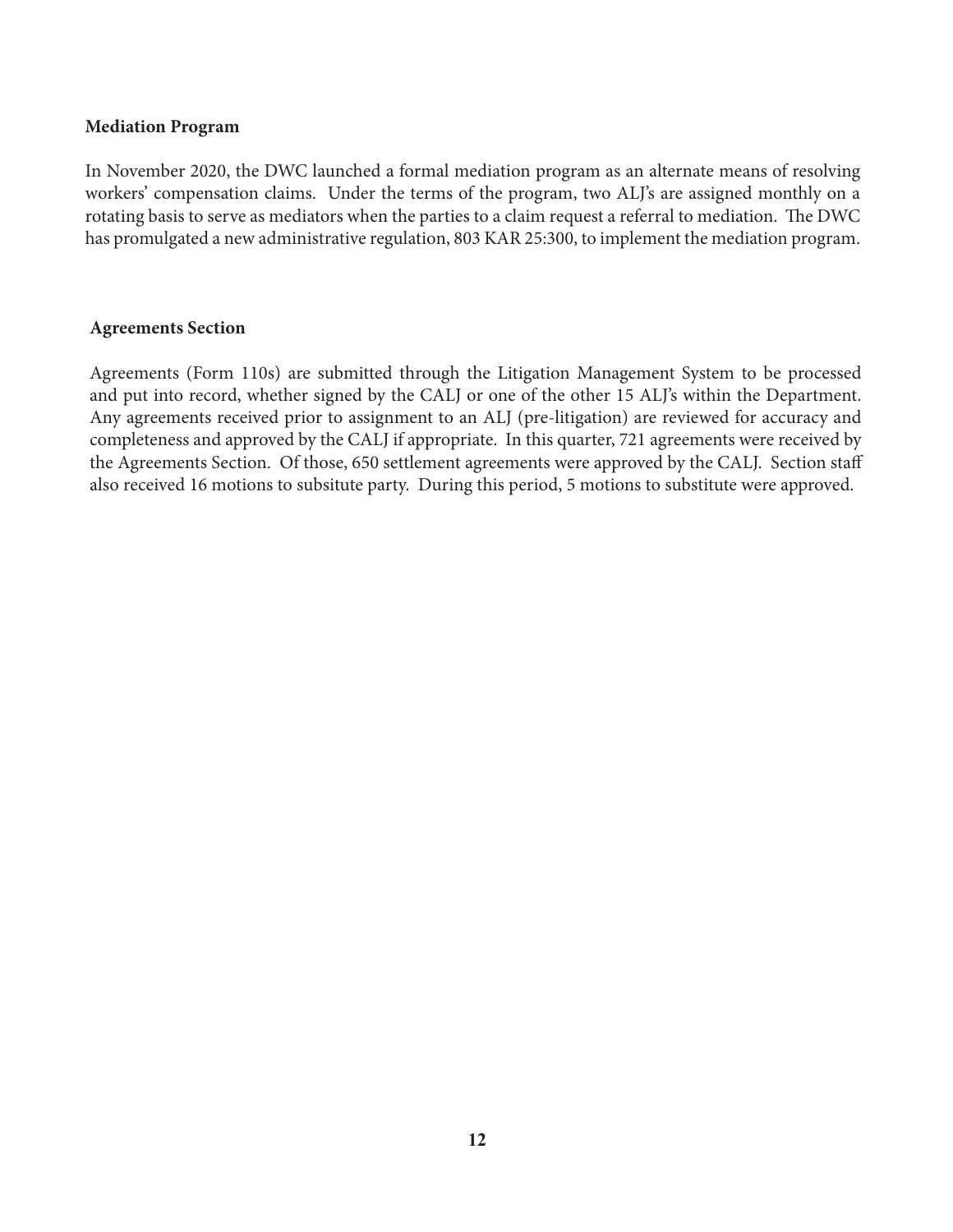# **Division of Claims Processing**

The Division of Claims Processing conducts two phases of processing: Claims Review and Claims Assignment. Each phase has a distinct role in processing workers' compensation litigated claims filed with the Department of Workers' Claims.

### **Claims Review**

The Claims Processing staff reviews all of the Applications for Resolution of Claim filed with the Department, verifying that filing requirements as outlined in 803 KAR 25:010 are followed. A total of 963 new claims were filed this quarter including 823 injury claims, 4 occupational disease claims, 80 hearing loss claims and 56 coal workers' pneumoconiosis claims. The staff identifies and verifies insurance coverage for all named defendant employers. If no workers' compensation insurance is found, steps are taken to join the Uninsured Employers Fund as a party to the claim. Once the claims have been verified through the Claims Review process, they are assigned to an Administrative Law Judge.

### **Claims Assignment**

For this quarter, a total of 1,033 new and reopened claims were assigned by the Claims Processing staff to ALJ's and scheduled for Benefit Review Conferences. Claims staff processed 160 reopened claims (that were routed to motion docket). In addition, this division contacted and scheduled court reporter services to attend and transcribe 533 hearings; each transcript is examined and verified for payment within the Claims Assignment Section.

Once a claim is final, it is electronically transmitted to the Division to be audited by confirming all documents are present in the electronic file and that there are no pending matters requiring further action by the ALJ before it is closed. A total of 3,364 claims were audited and closed during this quarter.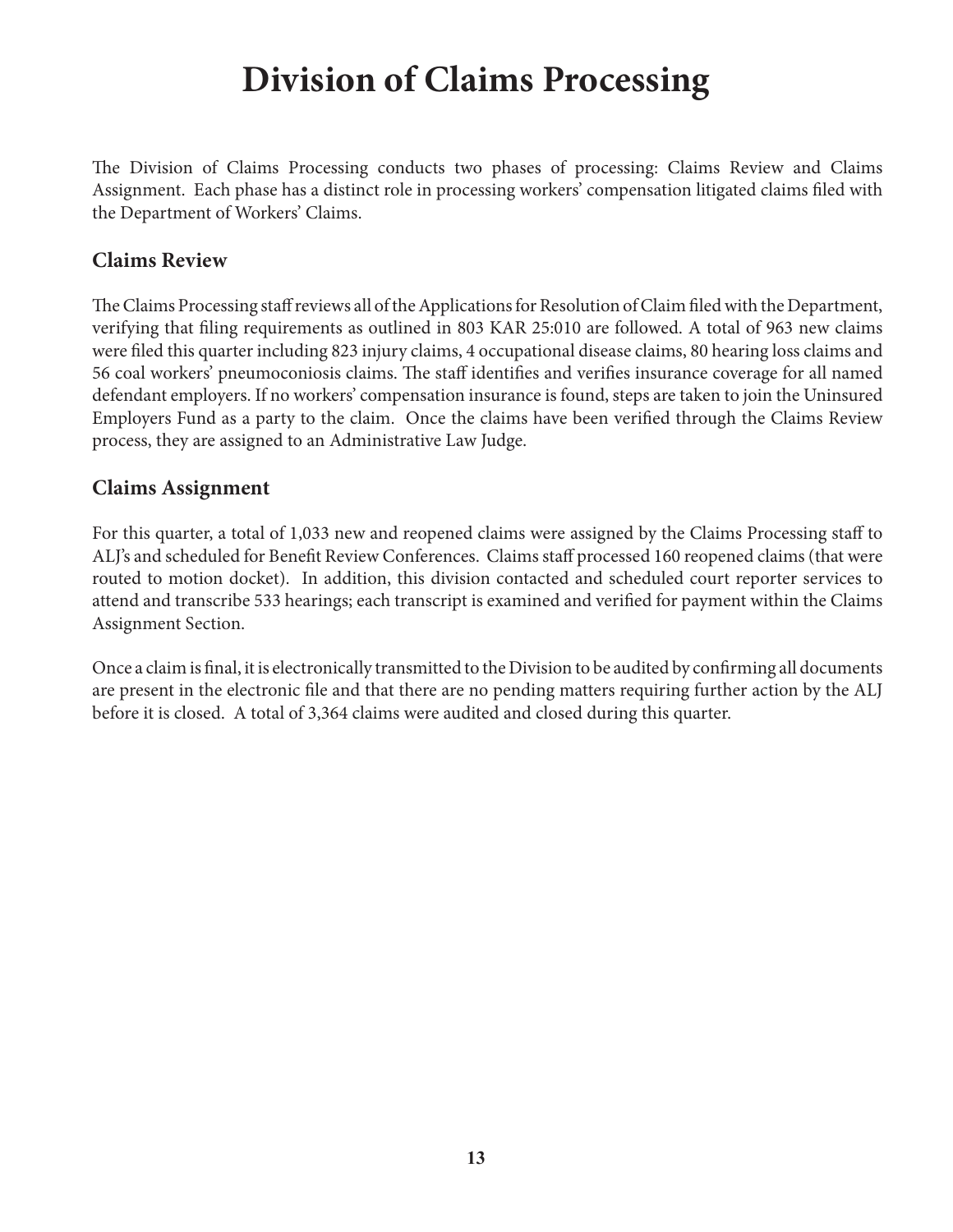# **Workers' Compensation Board and Appeals**

## **Appeals Section**

The Appeals Section serves as support for the Workers' Compensation Board, Court of Appeals, and Supreme Court. Appeals Staff enters the appeals information into the DWC database, verifies that briefs filed in each appeal are in compliance with 803 KAR 25:010, Section 21, prepares a weekly roster of requests for additional actions filed on appealed claims, assigns appealed claims to the Workers' Compensation Board, and enters and complies with all pertinent requests from the Court of Appeals and Supreme Court. A total of 49 appeals were filed before the Workers' Compensation Board. When an appeal is final, it is reviewed by the Appeals Section to be routed to an ALJ if further action is required or audited for finality (confirming all documents are contained in the electronic file) before any hardcopy is purged and the file is closed.

This quarter the Board rendered 30 opinions.

The Appeals Section processed the following appeals from the Workers' Compensation Board.

| Appeals to Court of Appeals: | 11 |
|------------------------------|----|
| Court of Appeals Opinions:   | 15 |
| Appeals to Supreme Court:    | 10 |
| Supreme Court Opinions:      | 3  |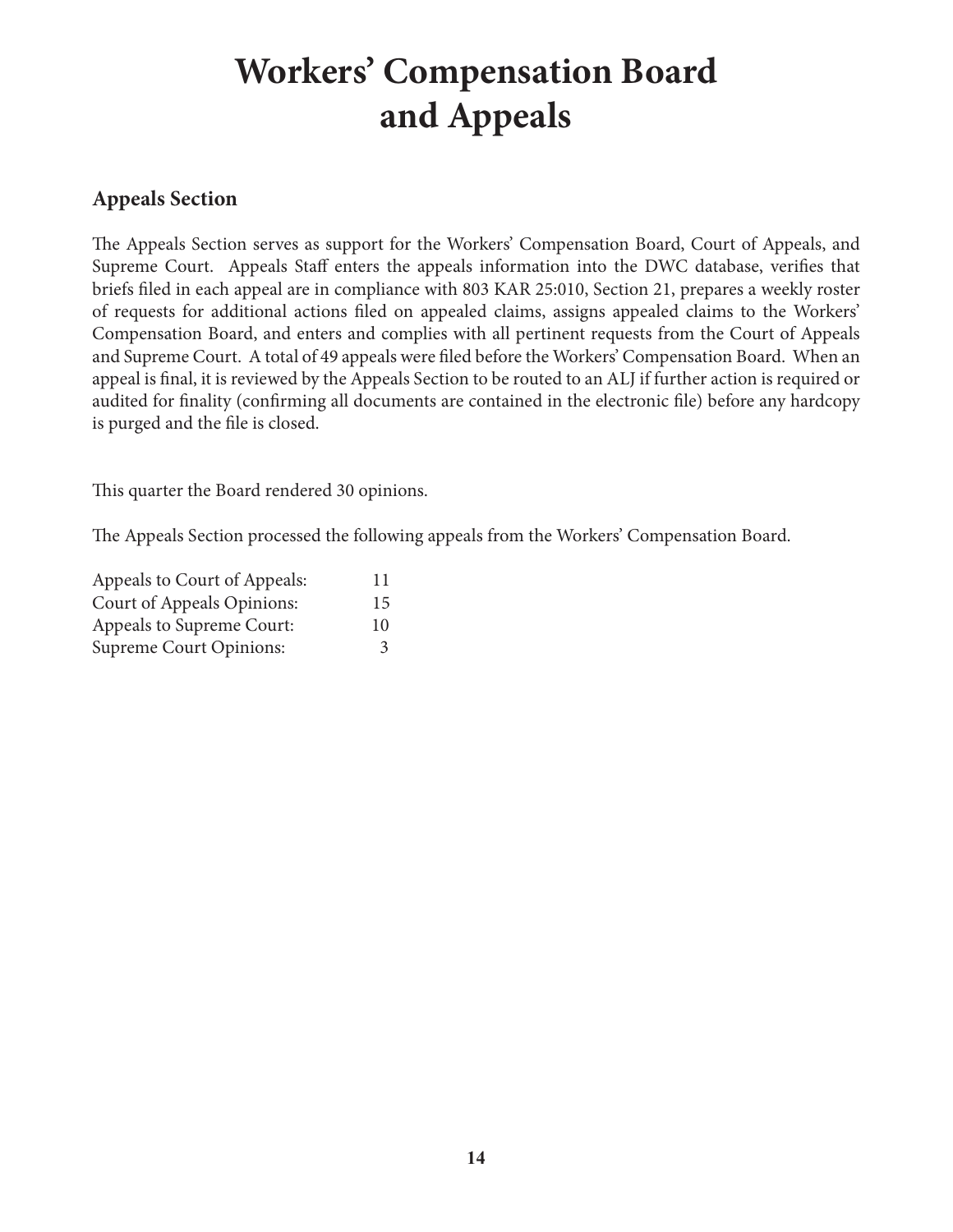# **Division of Specialist and Medical Services**

**Services provided by the Division of Specialist and Medical Services personnel are a vital component to the delivery of quality, timely medical service and assistance to workers injured in the workplace and their families.**

The **Medical Services Branch** has 7 main tasks that relate to the mission of the Department of Workers' Claims (DWC). Those tasks are: **(1) Certification of Managed Care Organization's Plans** which encompasses physician certification (AMA licensed); proper legal documentation for the manage care provider (provider contracts, etc.); compliance with Kentucky Revised Statutes (KRS) regarding grievance rights and procedures for claimants and their employees; **(2) Utilization Review (UR) Certification** which assists in determining necessary and appropriate medical care for claimants; **(3) Medical Bill Audit (MBA)** which is to assure compliance with adopted fee schedules; **(4) Hospital Fee Schedule (cost-to-charge)** pursuant to 803 KAR 25:091 and the latest cost report (HCFA-2552) which is supplied by the Kentucky Cabinet for Health and Family Services ; **(5) Pharmacy Fee Schedule** pursuant to 803 KAR 25:092 which mandates using the average wholesale price; (**6) Physician Fee Schedule** pursuant to 803 KAR 25:089 and related medical data supplied by Fair Health Inc. which is an independent nonprofit organization that supplies medical billing data; **(7) University Evaluations** whereby Medical Services personnel schedule statutorily required evaluation appointments for Pneumoconiosis (Black Lung), Hearing Loss and Occupational Disease claimants.

### **Medical Services 2nd Quarter Report**

Currently, there are twenty-eight (28) Managed Care Organizations (MCO) and sixty-two (62) UR/MBA plans certified by DWC.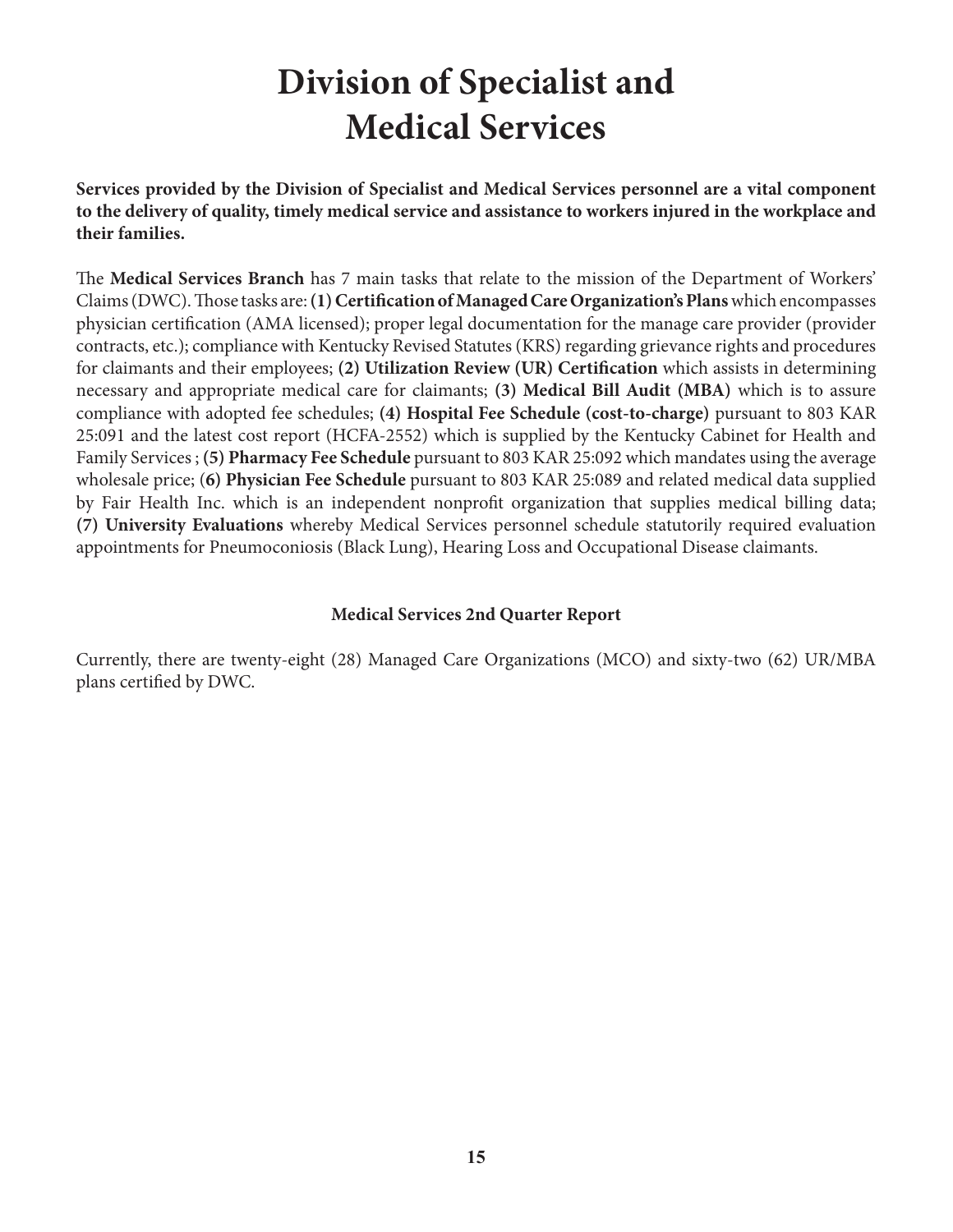The Hospital Fee Schedule (cost-to-charge ratio) governs the reimbursement for hospital charges in workers' compensation claims and these ratios are calculated and assigned April 1st each year.

The Department of Workers' Claims assigned the cost-to-charge ratios for 111in-state hospitals and 155 out-of-state hospitals during FY 2019-2020. Out-of-state hospitals are reimbursed in the same manner as Kentucky hospitals.

### **University Evaluations Hearing Loss**

University of Kentucky Hearing Loss Claims Received **41**

University of Louisville Hearing Loss Claims Received **40**

**Coal Workers Pneumoconiosis (CWP) (Black Lung)**

Commonwealth Respiratory Consultants Claims Referred for Evaluations **31**

> Dr. Ammisetty Claims Referred for Evaluations **19**

Medical Service personnel make and coordinate these evaluation appointments for claimants alleging to have developed CWP. Evaluation Reports are reviewed and transmitted to the employee, employer, insurance adjuster and the Administrative Law Judge to whom the claim is assigned.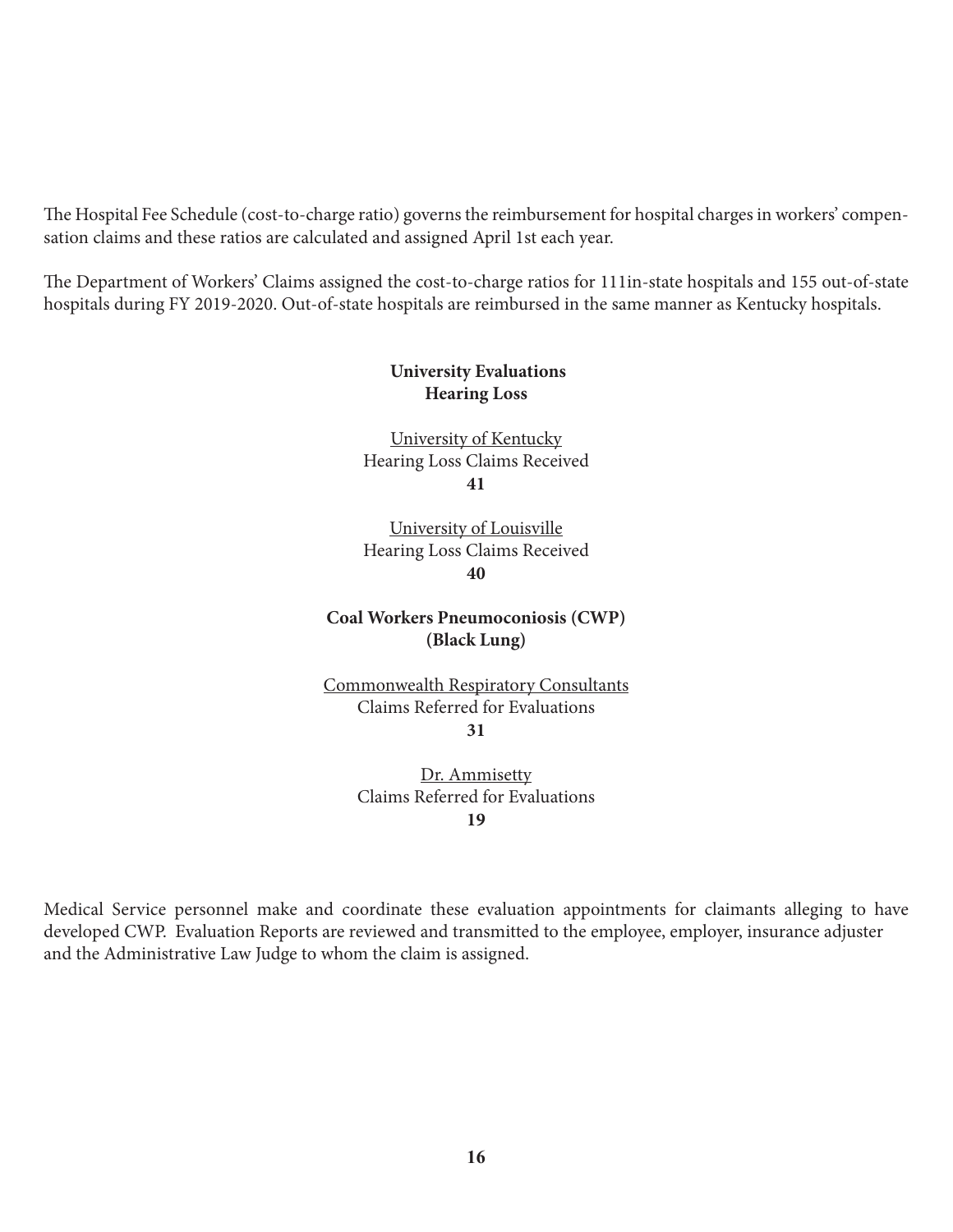#### **Workers' Compensation Specialists (KRS 342.329)**

The Workers' Compensation (WC) Specialist Branch is tasked with providing assistance to claimants, attorneys, medical providers, employers, family members of claimants and Administrative Law Judges. Individuals seeking assistance may call, toll free, 1-800-554-8601. Additional information may be found on the Department of Workers' Claims web site: www.labor.ky.gov/workersclaims.

WC Specialists provide intervention service (i.e. assist with resolving issues between claimants, insurance adjusters and medical providers) on issues that might otherwise have to be resolved by an Administrative Law Judge. The specialists are supervised by an Attorney/Chief Specialist.

The other entities within the WC Specialists Branch are: Drug Free Workplace Certification Program (803 KAR 25:280); Vocational Rehabilitation Program (KRS 342.710); Retraining Incentive Benefits (RIB) Program (803 KAR 25:120); and Workplace Fatality Reporting.

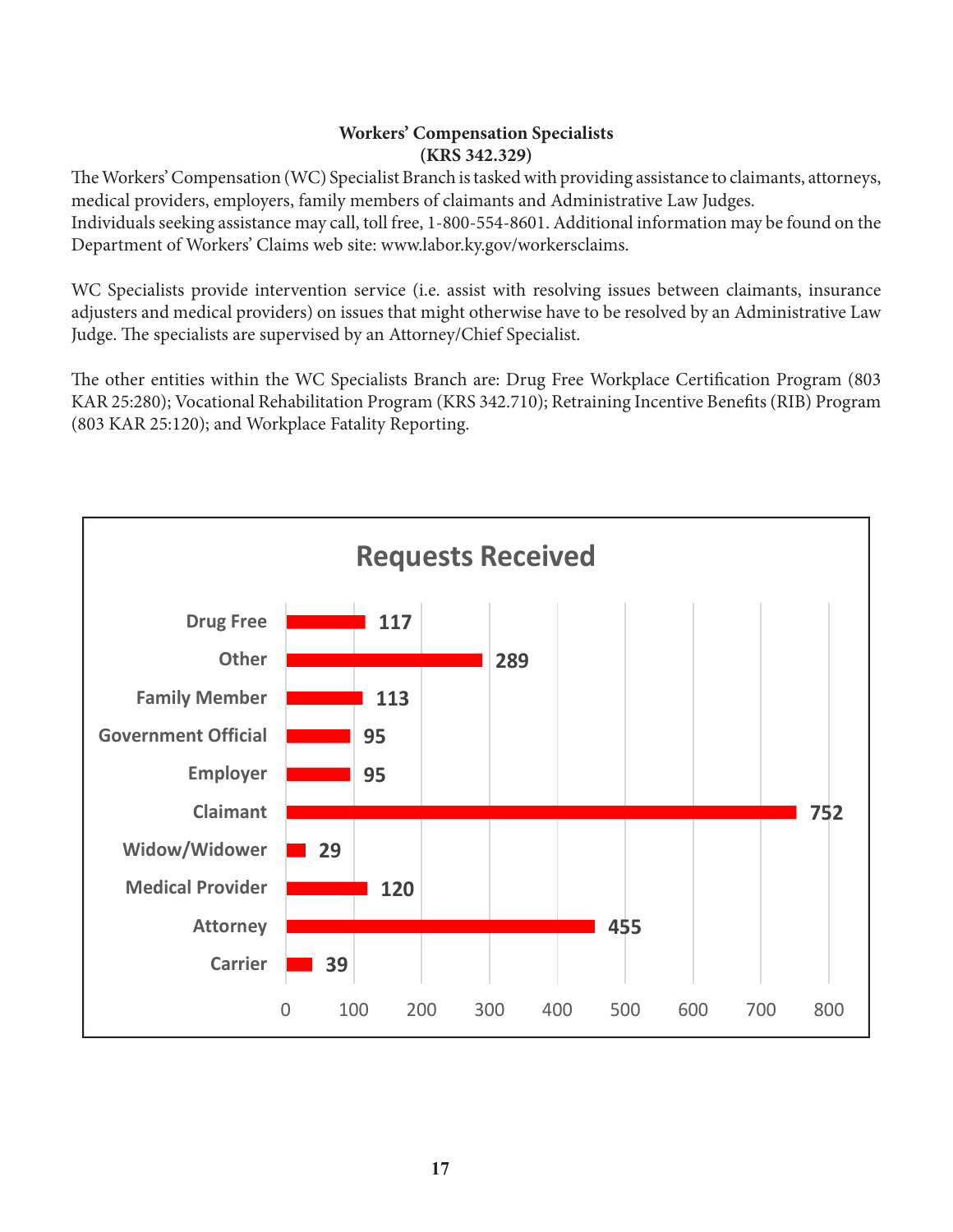Beginning in October 2016, with the advent of the Litigation Management System (LMS), the Worker's Compensation Specialists acquired additional tasks of assigning user Access Numbers, and assisting Pro Se claimants with filing claims. WC Specialists also assist law firms, insurance companies and other authorized entities with non-technical navigation of LMS.

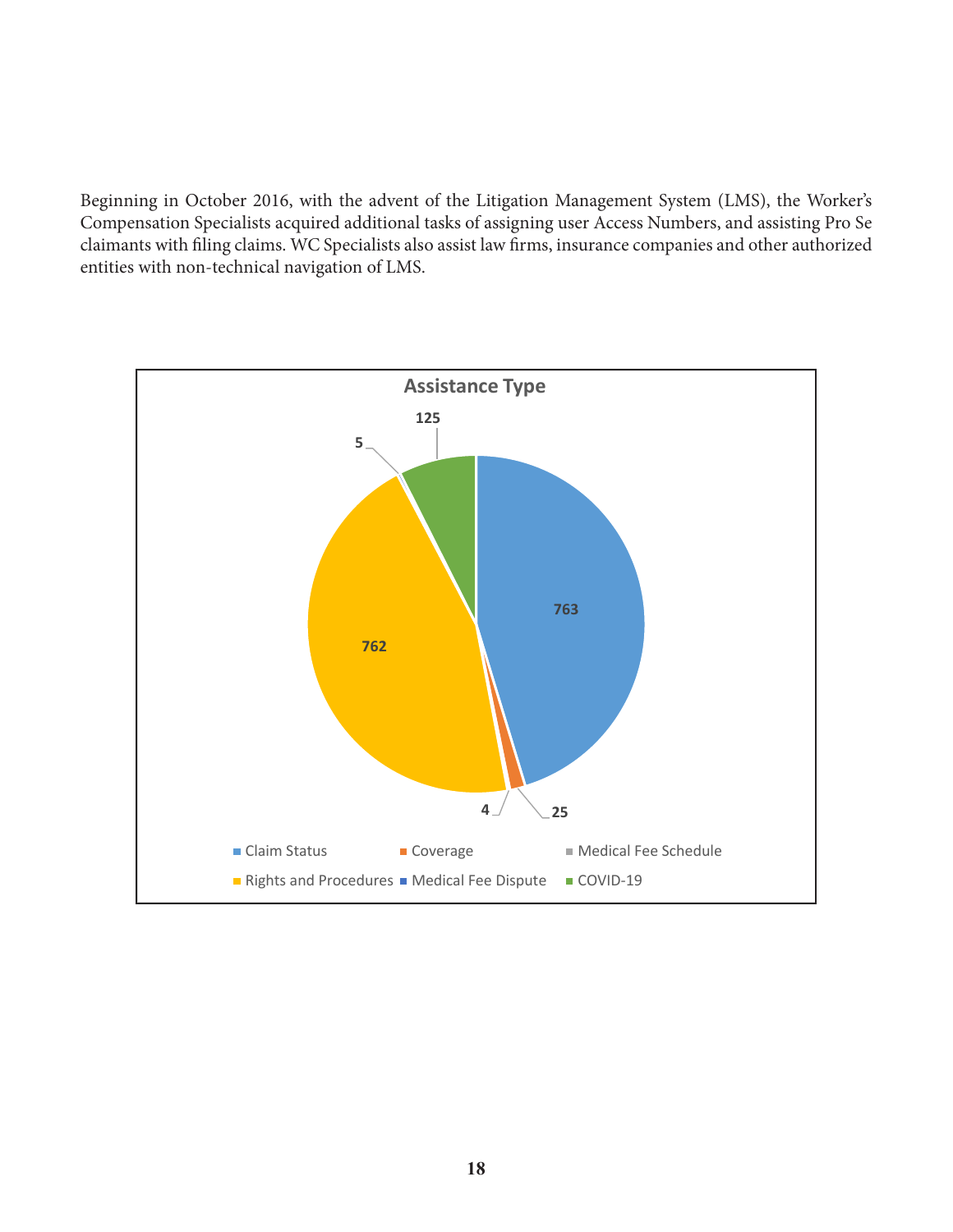#### **Drug Free Workplace**

This is a voluntary program which allows employers (private or governmental) to promote a workplace free from drugs. Employers must submit a drug free workplace plan, make application to DWC and upon satisfactory review will be certified by the Commissioner. Upon satisfactory completion of the process, the employer (private) may be eligible for a 5% reduction of its worker's compensation insurance premium pursuant to KRS 304.13-167(6).

| <b>Plans Denied</b> | <b>Plans Renewed</b> |
|---------------------|----------------------|
| 18                  | 61                   |

#### **Workplace Fatality Report**

Tracks workplace fatalities (with assistance from OSHA).

 **Fatalities 19**

#### **Vocational Rehabilitation**

KRS 342.710 permits retraining for those who are unable to perform work for which they have previous training or experience due to the effects of work-related injury. Evaluations are scheduled to determine aptitude, educational level and employment interest. The test results are provided to all parties and assistance is offered to the injured worker.

#### **New Cases 0**

#### **Retraining Incentive Benefits (RIB)**

This program dedicated to individuals who contract Coal Workers' Pneumoconiosis (Black Lung) and is designed to facilitate training to enable transition to an alternative work environment. The program provides for attainment of a GED and other bona fide training and education programs for those who do not desire to or cannot reenter the coal mining profession.

#### **Program Participants 0**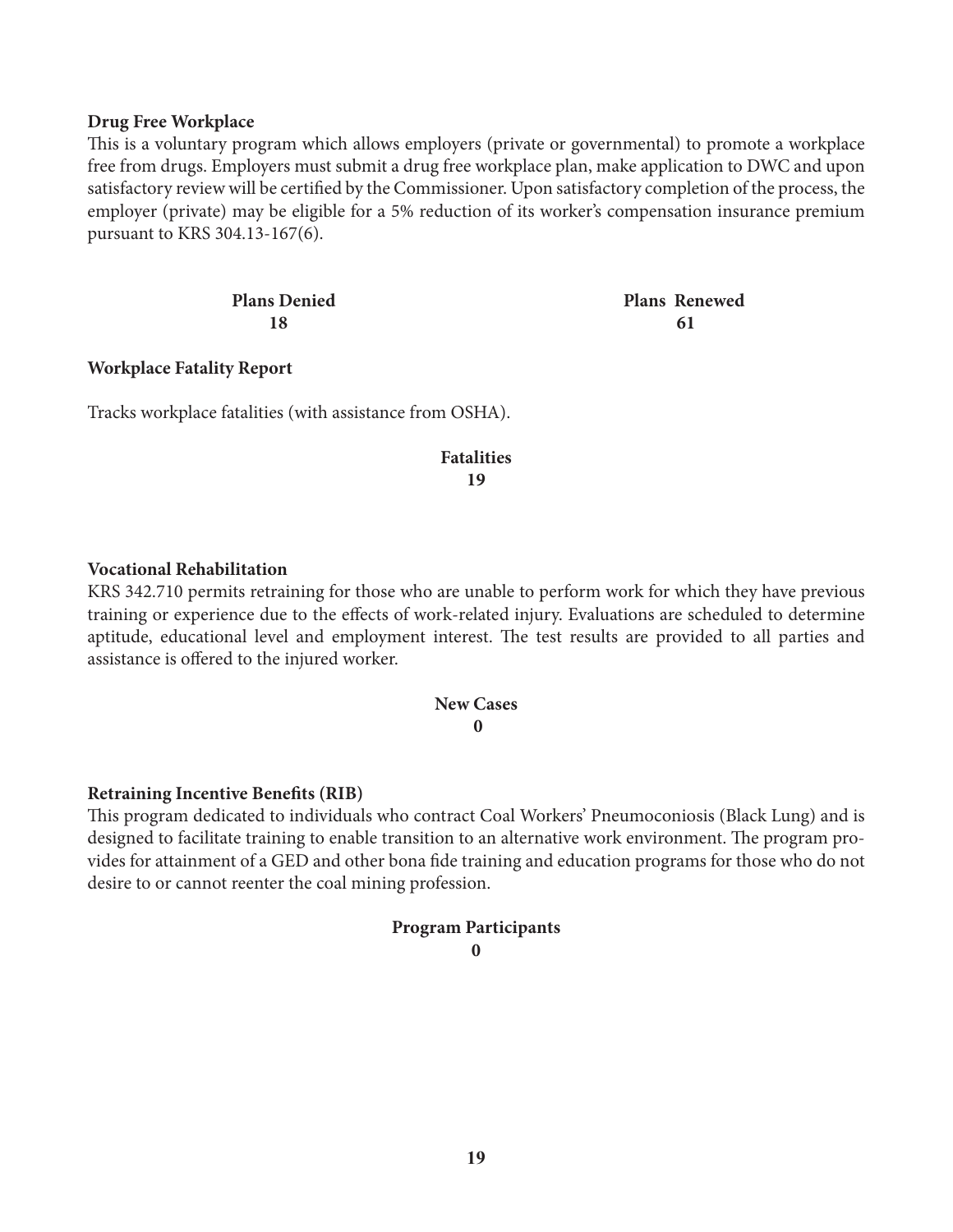# **Division of Security & Compliance**

### **Security Branch**

The Security Branch regulates companies that have been approved by the Commissioner of The Department of Workers' Claims to self-insure their workers' compensation liabilities as opposed to purchasing primary coverage. A self-insured company is required to deposit security. The security must be a bond, letter of credit, or deposit contract. The security is used to pay injured employees in the event a company is insolvent or defaults on its workers' compensation liabilities. The DWC currently holds security deposited by 86 current and 378 former selfinsured employers.

The security branch reviews audited financial statements annually in order to determine if the self-insured employer sufficiently is financially viable enough to maintain self-insured status. Twenty-eight (28) financial statements were reviewed this quarter.

Self-insured employers are required to submit loss reports on an annual basis. One of the main duties of the branch is providing data and information to the Commissioner to utilize in setting the required amount of security. The Branch conducts reviews using loss data when assessing the amount of required security. Twenty-four (24) reviews were completed this quater.

Formerly self-Insured employers must wait a period of 5 years before seeking a reduction in the amount of security held by the DWC. Subsequent reduction requests may be made no more frequently than every two years. The Branch requests updated loss reports and audited financial statements in order to review the security reduction request and submits the result to the Commissioner for decision. There were no self-insured employer reviews this quarter.

A reserve is the estimated amount necessary to pay a claim to its conclusion. There are two types of reserves:

1) Indemnity (income benefits payable); and

### 2) Medical

Adequate reserves must be reported to assure the proper amount of security is deposited. The Branch reviews the loss data to ensure self-insured employers are reporting adequate reserves. No external medical reviews were conducted this quarter.

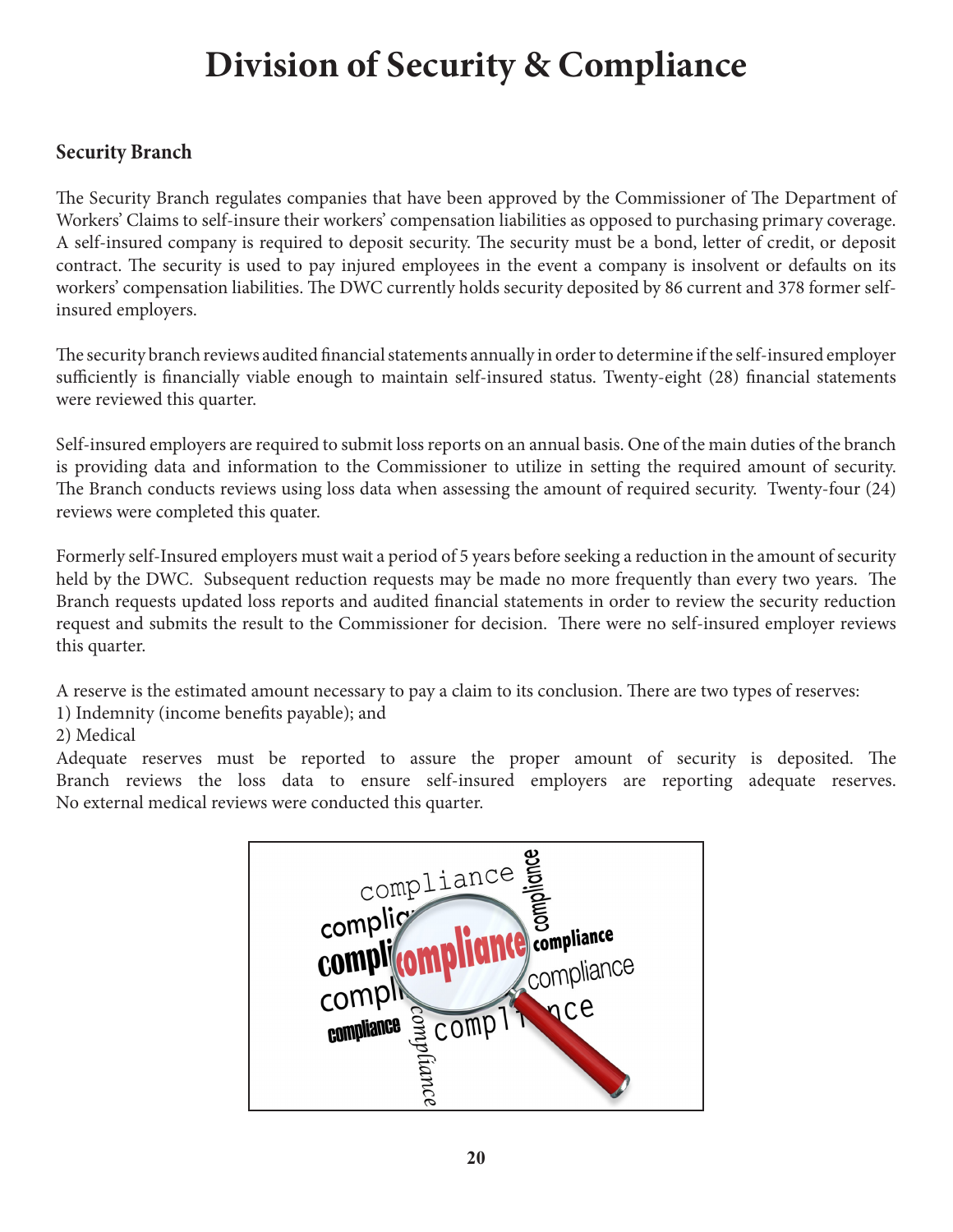### **Compliance Branch**

The Compliance Branch consists of two sections:

- 1) Enforcement Section; and
- 2) Administrative Processing Section

### **Enforcement Section**

The Enforcement Section's primary function is to ensure employers provide insurance coverage as required by statute. This is achieved through the work of its 11 investigators. The investigators cover Kentucky's 120 counties from field offices located throughout the state. The investigators make on-site inspections to ensure employers have workers' compensation insurance. The investigators also follow up on leads generated by section staff, referrals submitted to DWC by telephone and through the department's website, and in matters involving the Uninsured Employer Fund (UEF).

Non-compliant employers are subject to citations and civil penalties issued by the Commissioner. The investigators also conduct presentations throughout the state in order to educate employers on their workers' compensation requirements and to encourage compliance.

As a result of the COVID-19 pandemic and Governor Beshear's declaration of a state emergency, onsite investigations were suspended this quarter. The Branch's investigators conducted 3,267 investigations remotely, through the internet, social media and telephonically.

The Commissioner issued 39 citations to employers for failure to comply with the requirements imposed by KRS Chapter 342.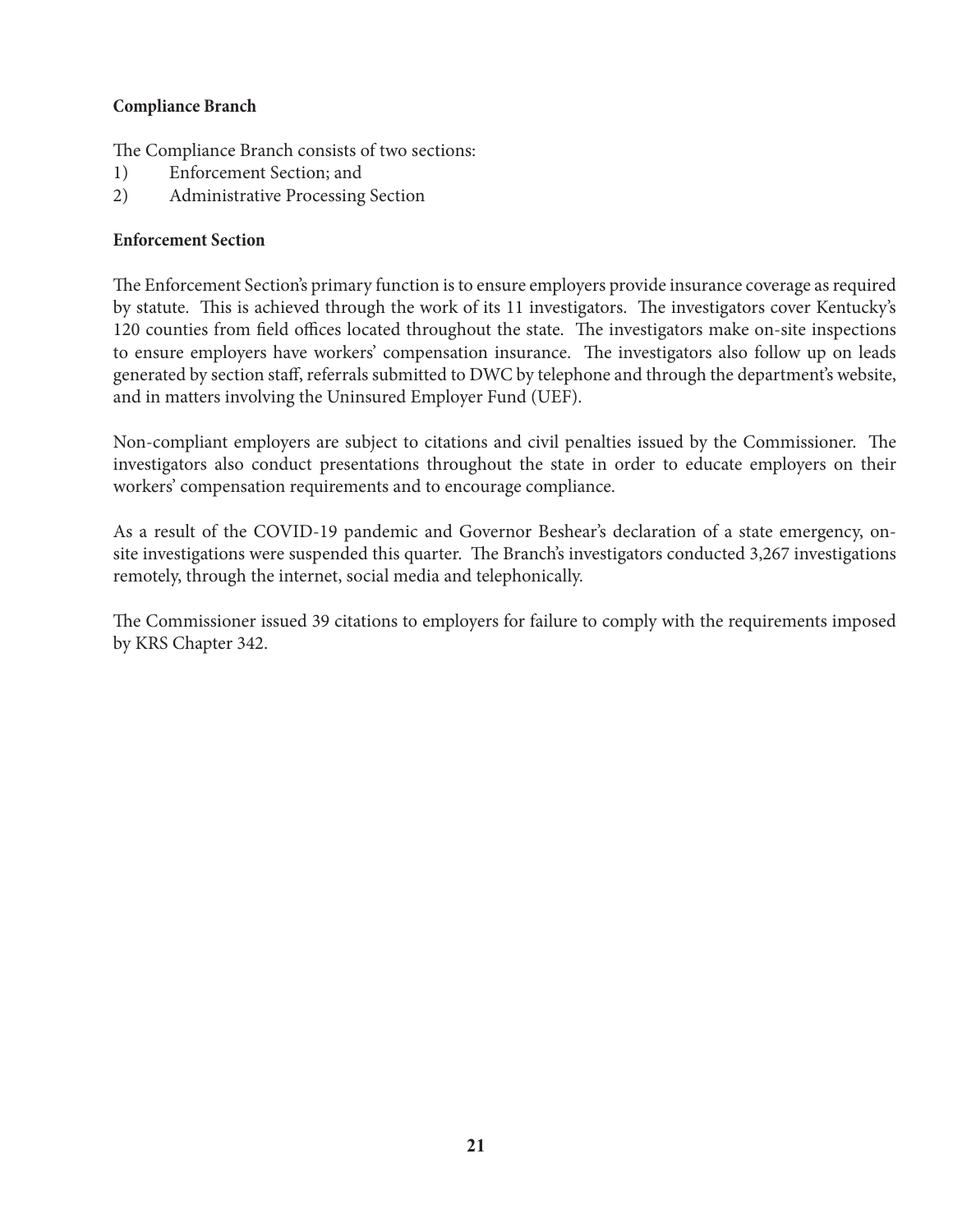#### **Administrative Processing Section**

The Administrative Processing Section is responsible for multiple tasks involving Coverage and Citations that include the following:

1) Prepare citation docket and process citations payments. Prepare citation files for remittance to General Counsel's office.

a) The branch processed \$121,938.00 in collected penalties, which includes penalties paid in full to the Branch and collections received by our legal division from contested citations.

b) Collected penalties are deposited into a fund created by KRS 342.920. These funds are used to pay benefits to employees injured before March 1, 1997 when their employer's security is exhausted.

2) Maintain Employee Written Notice of Rejection of the Workers' Compensation Act (Form 4s). The proper filing of this form permits an employee to waive the right to protection under the Kentucky Workers' Compensation Act.

- a) 433 Form 4s received
- b) 259 Form 4s approved
- c) 1,006 Form 4s mailed upon request

3) Ninety-eight (98) certifications of coverage were issued this quarter to Administrative Law Judges, private attorneys and open records requests.

- 4) Process Professional Employer Organizations (PEOs), Wrap Up, and Split Coverage Applications.
	- a) Currently there are 274 registered Professional Employer Organizations (PEOs) who provide Employee Leasing services to Kentucky businesses.
	- b) Currently there is eight (8) approved Wrap Up/Special Project consisting of 918 contractors for said projects.
	- c) Currently there are two (2) businesses who have applied and been approved for Split Coverage.